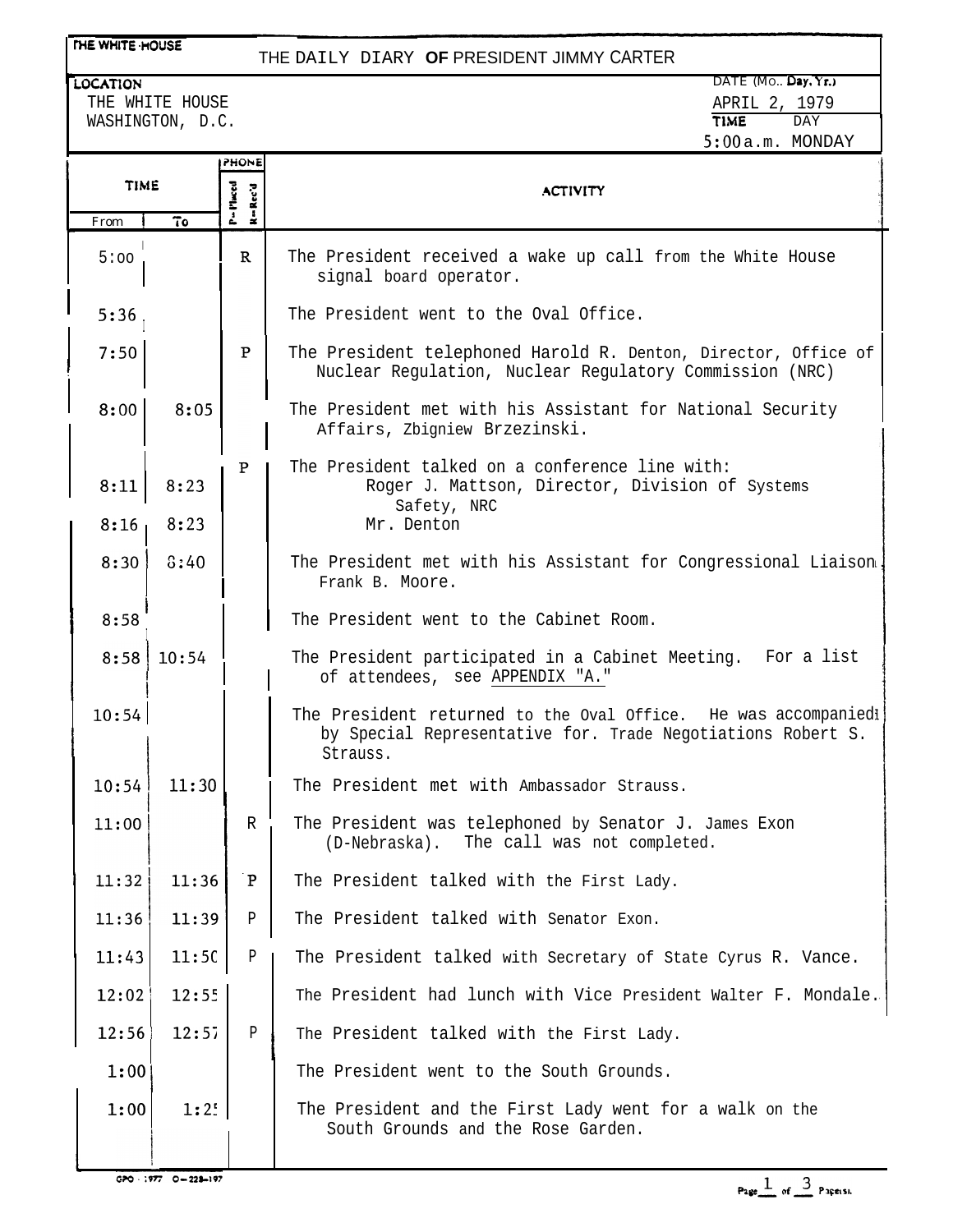#### **THE WHITE HOUSE**

### **THE DALY** DlARY **OF** PRESiDENT JIMMY **CARTER**

WASHINGTON, D.C.

# LOCATION DATE (Mo., Day, Yr.) THE WHITE HOUSE THE WHITE HOUSE APRIL 2, 1979<br>
WASHINGTON, D.C. 1:25 p.m. MONDAY

|             |      | <b>PHONE</b>            |                                                                                                                                                                                                                                                                                                                                                                                                 |  |
|-------------|------|-------------------------|-------------------------------------------------------------------------------------------------------------------------------------------------------------------------------------------------------------------------------------------------------------------------------------------------------------------------------------------------------------------------------------------------|--|
| <b>TIME</b> |      | P=Placed<br>$R = Rec'd$ | <b>ACTIVITY</b>                                                                                                                                                                                                                                                                                                                                                                                 |  |
| From        | То   |                         |                                                                                                                                                                                                                                                                                                                                                                                                 |  |
| 1:25        |      |                         | The President returned to the Oval Office.                                                                                                                                                                                                                                                                                                                                                      |  |
| 1:26        | 1:28 |                         | The President met with his Press Secretary, Joseph L. "Jody"<br>Powell.                                                                                                                                                                                                                                                                                                                         |  |
| 1:32        | 1:50 |                         | The President participated in an interview with:<br>Finlay Lewis, Washington Bureau Chief for the<br>Minneapolis Tribune, Minneapolis, Minnesota<br>Rex L. Granum, Deputy Press Secretary                                                                                                                                                                                                       |  |
| 2:02        | 2:45 |                         | The President met to discuss foreign affairs issues with:<br>Senator John Glenn (D-Ohio)<br>Roy A. Werner, Professional Staff Member,<br>Subcommittee on East Asian and European Affairs,<br>Senate Committee on. Foreign Affairs<br>William J. Perry, Under Secretary of Defense for<br>Research and Engineering<br>Mr. Moore<br>Danny C. Tate, Special Assistant for Congressional<br>Liaison |  |
| 2:50        | 3:20 |                         | The President met with:<br>Stuart E. Eizenstat, Assistant for Domestic Affairs<br>and Policy<br>Gerald M. Rafshoon, Assistant for Communications<br>Hendrik Hertzberg, Speechwriter                                                                                                                                                                                                             |  |
| 3:07        |      | R                       | The President was telephoned by James Quinton Wedworth,<br>former California State Senator. The Office of Inter-<br>governmental Affairs took the call.                                                                                                                                                                                                                                         |  |
| 3:41        | 3:48 | R                       | The President talked with Mr. Denton                                                                                                                                                                                                                                                                                                                                                            |  |
| 4:00        | 4:05 |                         | The President met with Mr. Powell.                                                                                                                                                                                                                                                                                                                                                              |  |
| 4:35        |      | R                       | The President was telephoned by John S. Lowrey III, Albany,<br>Georgia. The call was not completed,                                                                                                                                                                                                                                                                                             |  |
| 4:44        |      |                         | The President returned to the second floor Residence.                                                                                                                                                                                                                                                                                                                                           |  |
| 4:48        | 4:49 | $\mathbf{P}$            | The President talked with his Personal Assistant and Secretary<br>Susan S. Clough.                                                                                                                                                                                                                                                                                                              |  |
| $5:02$ ,    | 5:38 |                         | The President and the First Lady went jogging on the South<br>Grounds.                                                                                                                                                                                                                                                                                                                          |  |
| 5:38        |      |                         | The President and the First Lady returned to the second floor<br>Residence.                                                                                                                                                                                                                                                                                                                     |  |

Page  $\frac{2}{\omega}$  of  $\frac{3}{\omega}$  Pagens).